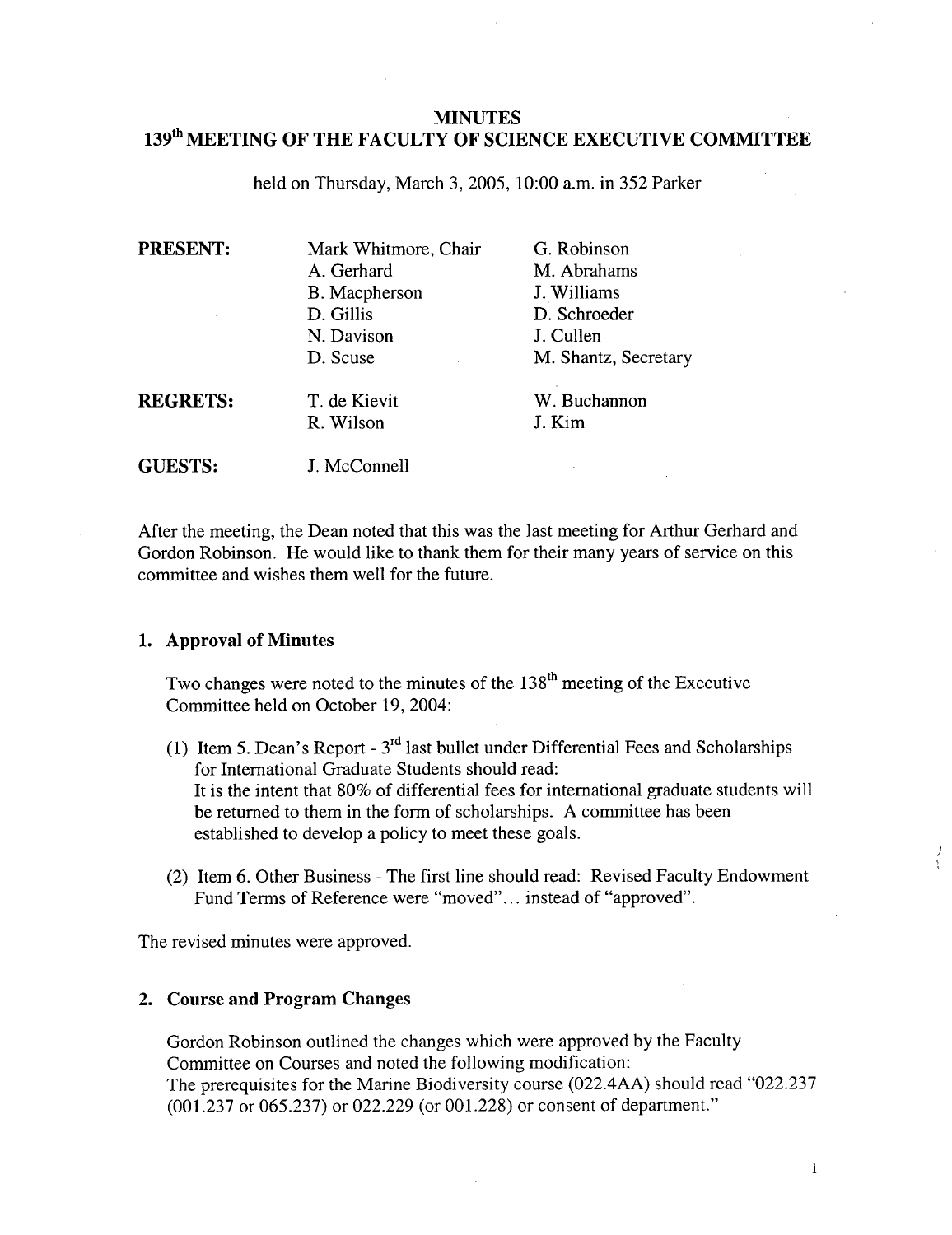The revised course and program changes were moved by Dr. Robinson on behalf of the Committee on Courses and seconded by D. Scuse. **MOTION: CARRIED** 

#### **3. Dean's Report**

Dean Whitmore reported on the following:

- 3.1 SIP Academic Staff Positions The searches for the Mathematics, Chemistry, and Physics and Astronomy positions are moving along fine.
- 3.2 Fa11S1P

We received 3 (Biochemistry, Statistics and Microbiology) of the 13 requested positions and searches are now underway.

3.3 Joint Honours Programs

The previously outstanding Joint Honours Programs in Physics & Astronomy and Computer Science have been approved by COPSE.

3.4 Canada Research Chairs

The two Tier I Canada Research Chairs allocated to the Faculty of Science are in the areas of advanced materials and structural biology. The search process is underway and to date approximately 25 applications have been received for advanced materials and 8 applications received for structural biology.

3.5 Westgrid

Various options were considered, with Westgrid being the preference, and formal arrangements have now been made with Westgrid. Byron Southern is the lead for this project at the U of M campus.

- 3.6 Faculty of Science Endowment Fund A total of \$232,510 was awarded this year, with \$40,000 of that total coming from the Dean of Science budget.
- 3.7 Referencing of Courses The change from number to letter designation has been approved by Senate.
- 3.8 CFI

The call for letters of intent for the Spring 2005 CFI competition was faxed to Department Heads on March  $2<sup>nd</sup>$ . The CFI spring deadline date has yet to be confirmed. The funds for this competition will be about half of what was available for the last competition.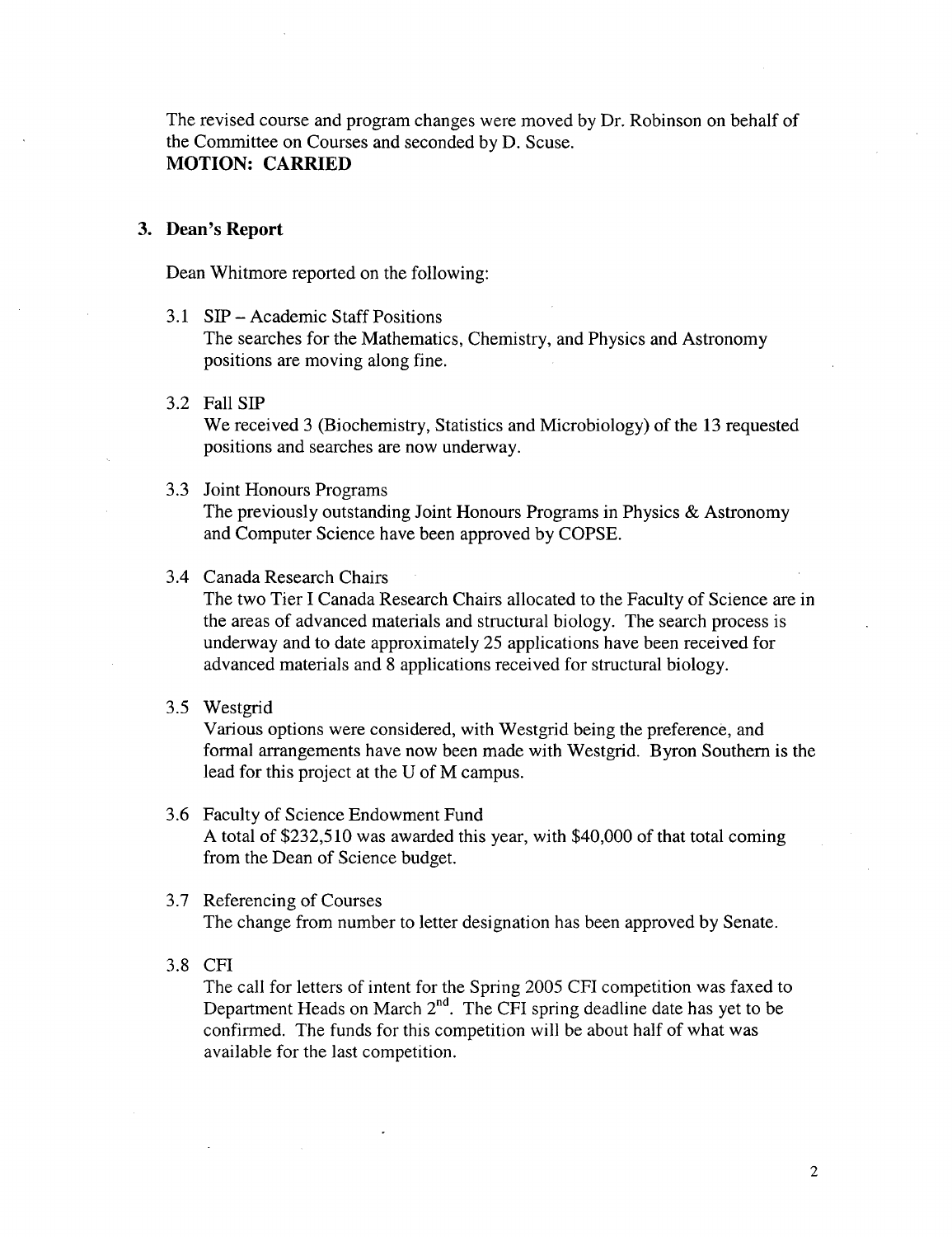#### 3.9 Meeting of Deans

The Dean of Environment will be chairing a meeting of approximately six Deans across campus to discuss Environment and Environmental Studies.

### **4. Other Business**

- 4.1 Gordon Robinson reported that the university is in the process of establishing international relationships with two institutions:
	- Lanzhou University, China The Department of Physics and Astronomy had a recent working relationship with Lanzhou University through a CIDA project and Lanzhou is anxious to maintain a relationship with the University of Manitoba. A Memo of Agreement has been approved and Lanzhou hopes to establish a system where the first two undergraduate years are taught at Lanzhou, with the remainder being taught at U of M. There is an open invitation for faculty to move between the institutions. We should see a good influx of students from Lanzhou.
	- Yeditepe University, Turkey A Memo of Agreement is underway to establish an international exchange program.
- 4.2 Mark Abrahams reported that a Memo of Understanding has been completed with Hunan University for a graduate level research program at the U of M. Students will be fully funded and will receive additional English training if necessary. Course selection is still under discussion. A request for comments on course selection has been sent to Department Heads and Department Graduate Chairs

### *5.* **Adjournment**

The meeting adjourned at 10:30 a.m.